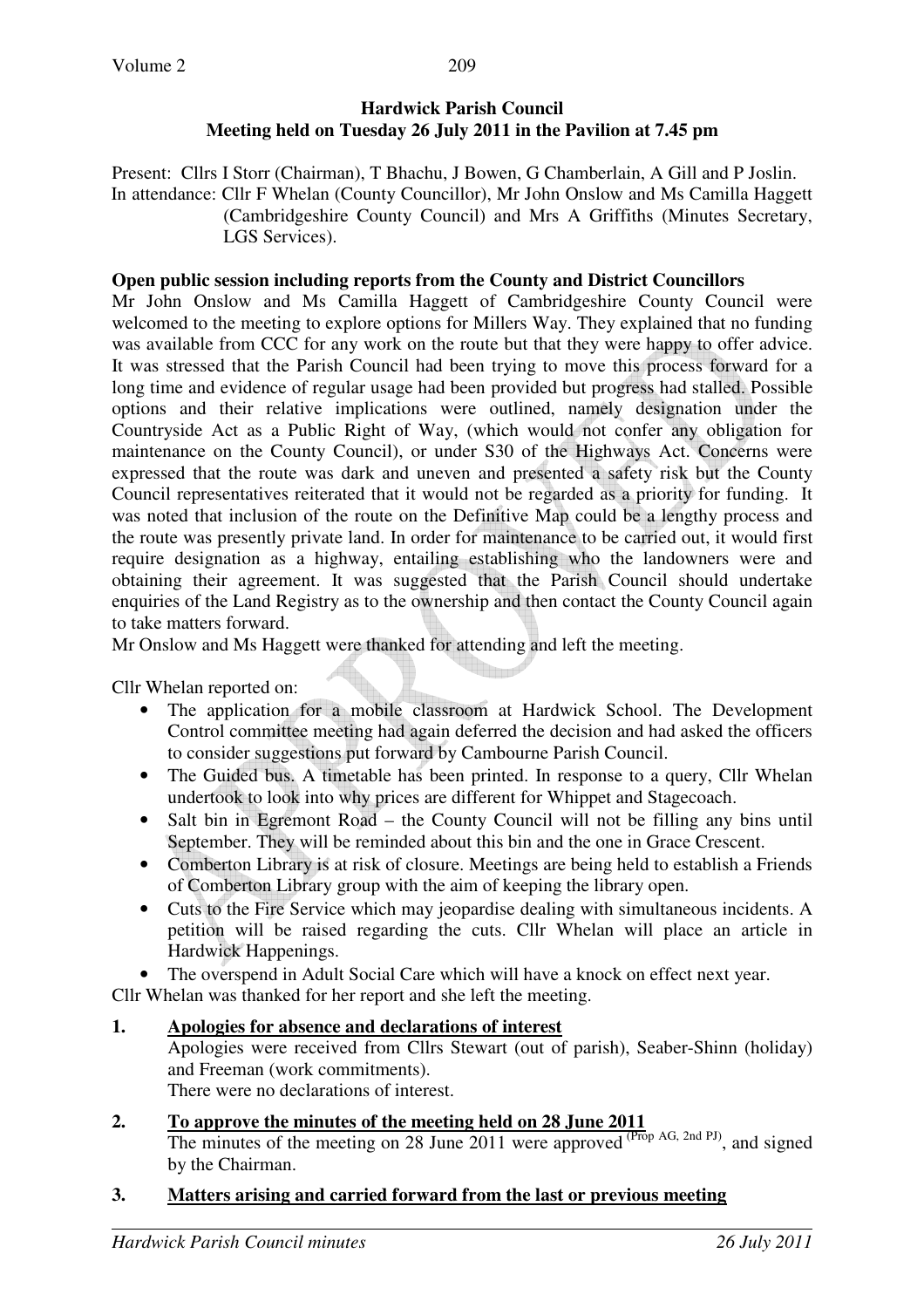The Clerk's report was noted.

- 3.1 (3.1) Miller's Way to consider options It was agreed to make enquiries with the Land Registry as to the ownership of Millers Way.
- 3.2 (3.3) Recreation Ground to consider quotes received
- 3.2.1 Vertidraining

It was unanimously agreed <sup>(Prop GC, 2nd PJ)</sup> to accept the quotation from Hugh Pearl (Land Drainage) Ltd to a maximum of £965.00, but to request a reduction of £30 in line with another quote received, and to confirm with Agrostis and the Football and Cricket Clubs when the work should take place.

3.2.2 Top dressing

It was unanimously agreed <sup>(Prop GC, 2nd PJ)</sup> to accept the quotation from Bury Turfcare for a total sum of £3265.00 for 2012, and to check with Agrostis and the Football and Cricket Clubs when the work should take place.

3.2.3 Weed killer

It was unanimously agreed  $^{(Prop\ AG, 2nd\ PJ)}$  to accept the quotation from Buchans up to a maximum of £220 plus VAT, and to check with the Football and Cricket Clubs when the work should take place.

3.2.4 Fertiliser

It was unanimously agreed <sup>(Prop GC, 2nd PJ)</sup> to accept the quotation from Sherriff Amenity in the sum of £408.42.

- 3.3 (4.4) CCC Speed limit policy Noted.
- 3.4 (7.2) To consider quotes for works identified in the RoSPA report
- 3.4.1 Egremont Road play area to consider safety surface Cllr Storr reported that there were small gaps between tiles. Cllr Freeman's recommendation was noted. It was unanimously agreed <sup>(Prop GC, 2nd PJ)</sup> to accept the quotation from Reids Playground Maintenance (Option 1) £260 to infill the gaps.
- 3.4.2 Skate park play area recommendation for repair It was unanimously agreed <sup>(Prop GC, 2nd PJ)</sup> to accept the quotation from Reids Playground Maintenance for £220.00 to re-lay the surface at the bottom of the ramps. Cllr Bowen reported that graffiti had again been noted at the skatepark and arrangements are to be made for its removal.
- 3.4.3 Church play area quotation for wear on links and safety surfacing It was unanimously agreed <sup>(Prop GC, 2nd PJ)</sup> to accept the quotations from Reids Playground Maintenance for £30.00 to adjust the seats and £145.00 to replace the damaged swing seat.
- 3.5 (7.3) Standing Order review This is to be carried forward to a future meeting when a response from CPALC is received.
- 3.6 (8) To consider quotes for scraping and repainting 2 metal lampposts on Main Street The offer from SCDC had to replace the two columns, subject to the Parish Council continuing to pay for electricity and maintenance costs, was unanimously accepted (Prop PJ, 2nd GC).
- 3.7 Dog bin and litter bin on St Neots Road The Clerk's report on SCDC's response and costs for emptying was noted. The two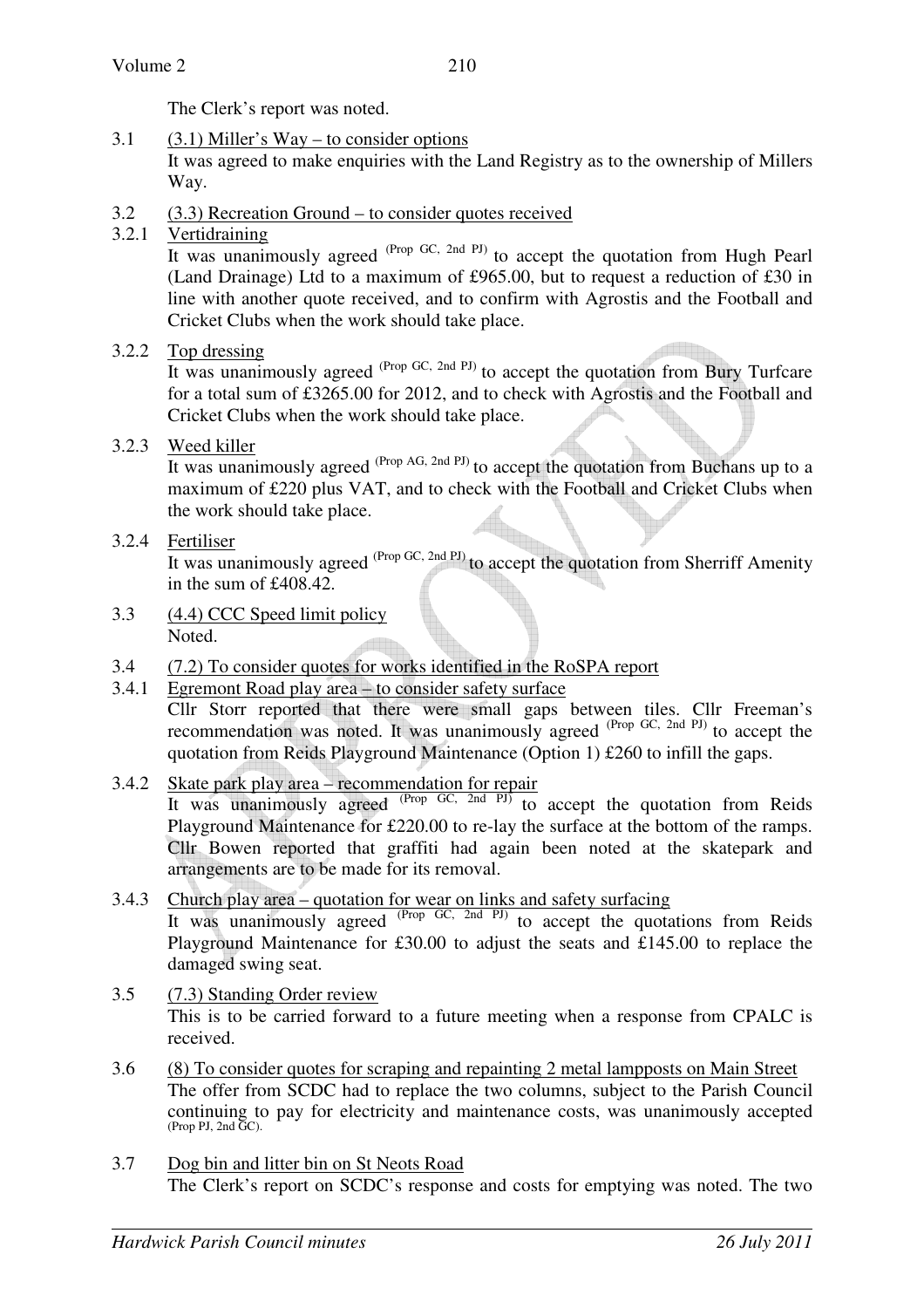old bins removed from the Recreation Ground had been replaced with new bins. The Parish Council ratified the Chairman's decision, made between meetings, following a site meeting with Mr Lawson, to install the third new bin at the Recreation Ground rather than at Grenadier Walk as previously agreed, as a replacement for another old bin.

It was agreed  $(Pro \, GC, 2nd \, PI)$  to accept the quotation from Ian Lawson for £40.00 to reinstall one of the old bins from the Recreation Ground on the green opposite Worcester Avenue where the fish and child van parks. It was agreed that no litter bins were required at St Neots Road. Ian Lawson is to be asked to install a dog bin on a mounted post on the Cambridge Road side of St Neots Road, at least 50 yards from the first bungalow on St Neots Road, and to contact the Chairman for a site meeting before installation to check the location. The cost of emptying these two new bins will be £2.50pw each.

The Parish Council will monitor reports of dog mess on St Neots Road in the vicinity of Weatherheads.

3.8 School liaison meeting report

Cllr Joslin's written report was noted and she also verbally reported on the recent liaison meeting.

3.9 Footpaths report including quotation for signs

Cllr Joslin presented her report. It was unanimously agreed <sup>(Prop PJ, 2nd JB)</sup> to accept the quotation from Algar Signcraft for 10 x 3" circular waymarking signs at £8.95 each for the Millennium Way, and £45.00 for the artwork.

It was noted that the Millennium Way was very overgrown and concerns were expressed about the deteriorating condition of the Millennium Footbridge. It was agreed to obtain quotations for cutting the path, in the vicinity of the bridge, for which CCC has agreed a grant of  $£100$ , and also for repairs to the bridge. Enquiries are to be made regarding grants from English Nature for grants to create an elevated walkway to protect a badger sett.

# **4. Correspondence/communications received**<br>4.1 Andrew Lanslev MP – CCC traffic schemes b

Andrew Lansley MP – CCC traffic schemes budget

 It was agreed to reply that the situation at Victoria Corner (known also as Cahill corner) had now been resolved, but that the Parish Council is disappointed that there are unlikely to be improvements outside the shop.

- 4.2 Hardwick Sports and Social Club request for meeting It was agreed to respond that Cllrs Storr and Chamberlain would be happy to attend a meeting whenever convenient and would report to a future meeting.
- 4.3 CCC Street lighting PFI project It was observed that insufficient information was provided to give a full response, but the Parish Council had no objection to the proposals.
- 4.4 SCDC Draft Parish Charter The Parish Council had no comments.
- 4.5 SCDC Community Pride and Village Hero awards Noted. There were no nominations.
- **5. Planning applications and decision notices**
- 5.1 Planning applications received
- 5.1.1 S/1334/11 31 Meridian Close Conservatory It was unanimously agreed  $^{(Prop \, GC, 2nd \, AG)}$  to recommend approval.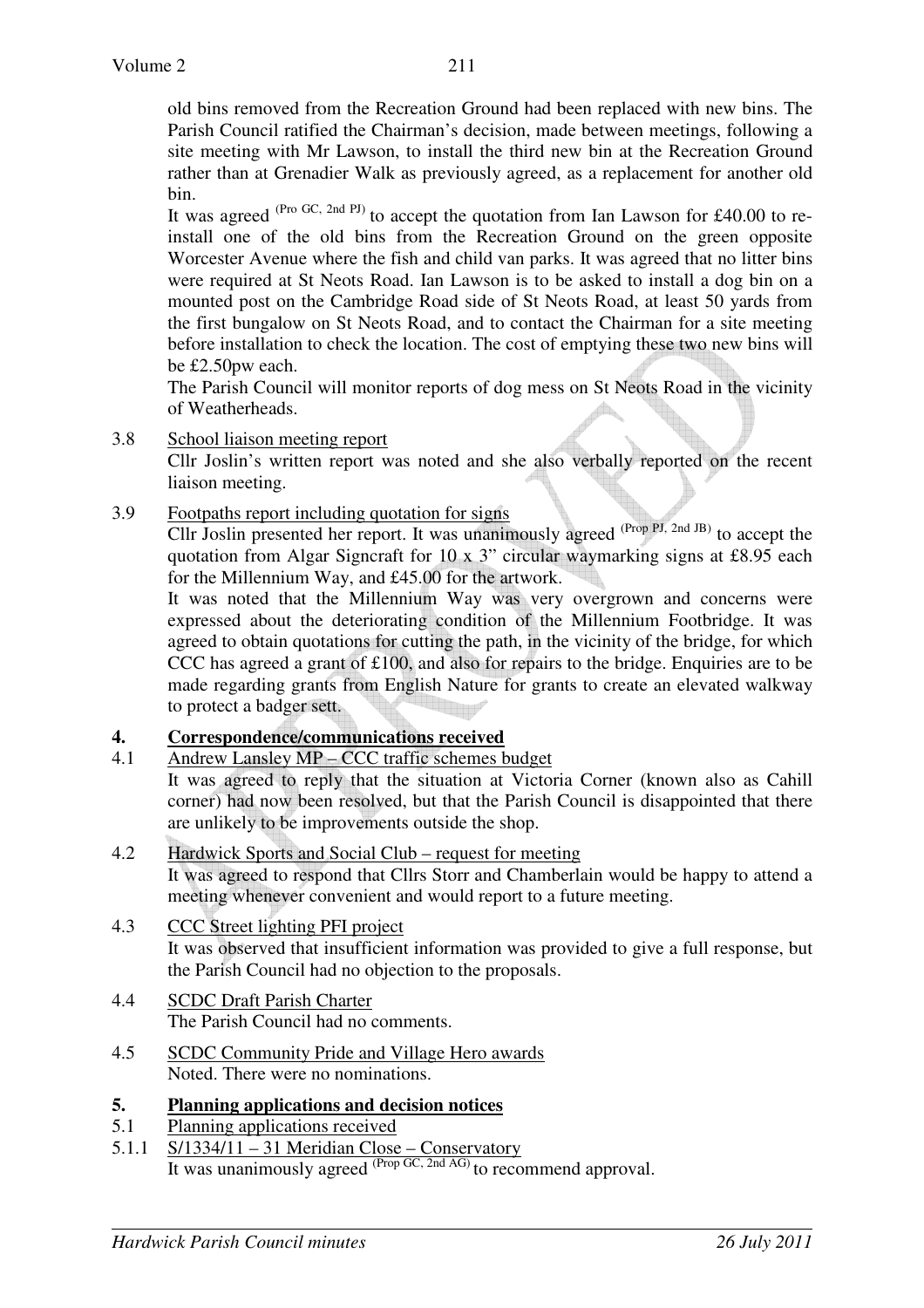## 5.2 SCDC Decision and appeal notices

- 5.2.1 S/0905/11 Blue Lion, 74 Main Street Timber decked section to existing pub garden area (retrospective) – Refused by SCDC - Noted.
- 5.2.2 S/0747/11 1 Pippin Walk Extensions Approved by SCDC Noted.
- 5.3 Tree works applications 4 Ashmead Drive - Cllr Gill reported. The Parish Council had no objections.

## **6. Members reports and items for decision**

6.1 Proposal to remove fencing adjacent to skate park It was unanimously agreed<sup>(Prop GC, 2nd JB)</sup> to accept the quotation of £80 from Ian Lawson.

## **7. Finance, risk assessment and procedural matters**

7.1 To receive the financial report and approve the payment of bills The financial report was received and considered and invoices and bank statements were checked. The payments as listed in the report were unanimously approved for payment <sup>(Prop PJ, 2nd TB)</sup>, plus Briar Security £372.00 (Maintenance charge), Lawson Tree £325.00 (Move and install 3 bins), SCDC £135.00 (Election costs), and Lawson Tree £25.00<sup> (Prop PJ, 2nd JB)</sup>. The Chairman and Cllr Gill reported on the decision made between meetings with the Clerk to complete the landscaping on the Recreation Ground by adding some trees. It was unanimously agreed<sup>(Prop PJ, 2nd JB)</sup> to approve the payment to PT Pinner and Son £648.00 (10 trees, 9 for the Recreation Ground and one to replace a silver birch). Credits received since the last meeting were noted.

| Grounds by Rounds (Grass cutting) | £294.01  |
|-----------------------------------|----------|
| Victoire Press (Newsletter)       | £600.00  |
| RPM (Gate repair)                 | £18.00   |
| LGS Services (Admin support)      | £1247.95 |
| LG Stoehr (Salary)                | £176.80  |
| J Dyer (Salary)                   | £110.36  |

 It was noted that the seeded area in the car park required cutting and it was agreed to ask Grounds by Rounds to add this area to the cutting schedule.

7.2 Play area inspection reports and skate park inspection report including RoSPA reports for Worcester Avenue and Grenadier Walk

Worcester Avenue – the RoSPA report indicated a very low risk.

Grenadier Walk – the RoSPA report highlighted consideration of the safety surface. However, there was not felt to be an immediate need for work at Grenadier Walk or Worcester Avenue.

Skate park - repairs are under way for the surface at the base of the ramps. Cllr Bowen undertook to email his report. Cllr Freeman and Cllr Stewart are to be asked to email their reports as soon as possible.

## **8. Members items for the next agenda and for the Clerk's information and Closure of meeting**

 A resident had complained that a hedge on the left hand side of Cambridge Road was encroaching on the bend by Limes Road. It was agreed to notify the Highways Department and ask them to raise this with the landowner.

Fly tipping has occurred between Sudeley Grove and Ashmead Drive.

 It was noted that SCDC provided web hosting services. The Parish Council expressed satisfaction with the present arrangements which are cheaper and more wide-ranging.

Cllr Chamberlain gave his apologies for the August meeting.